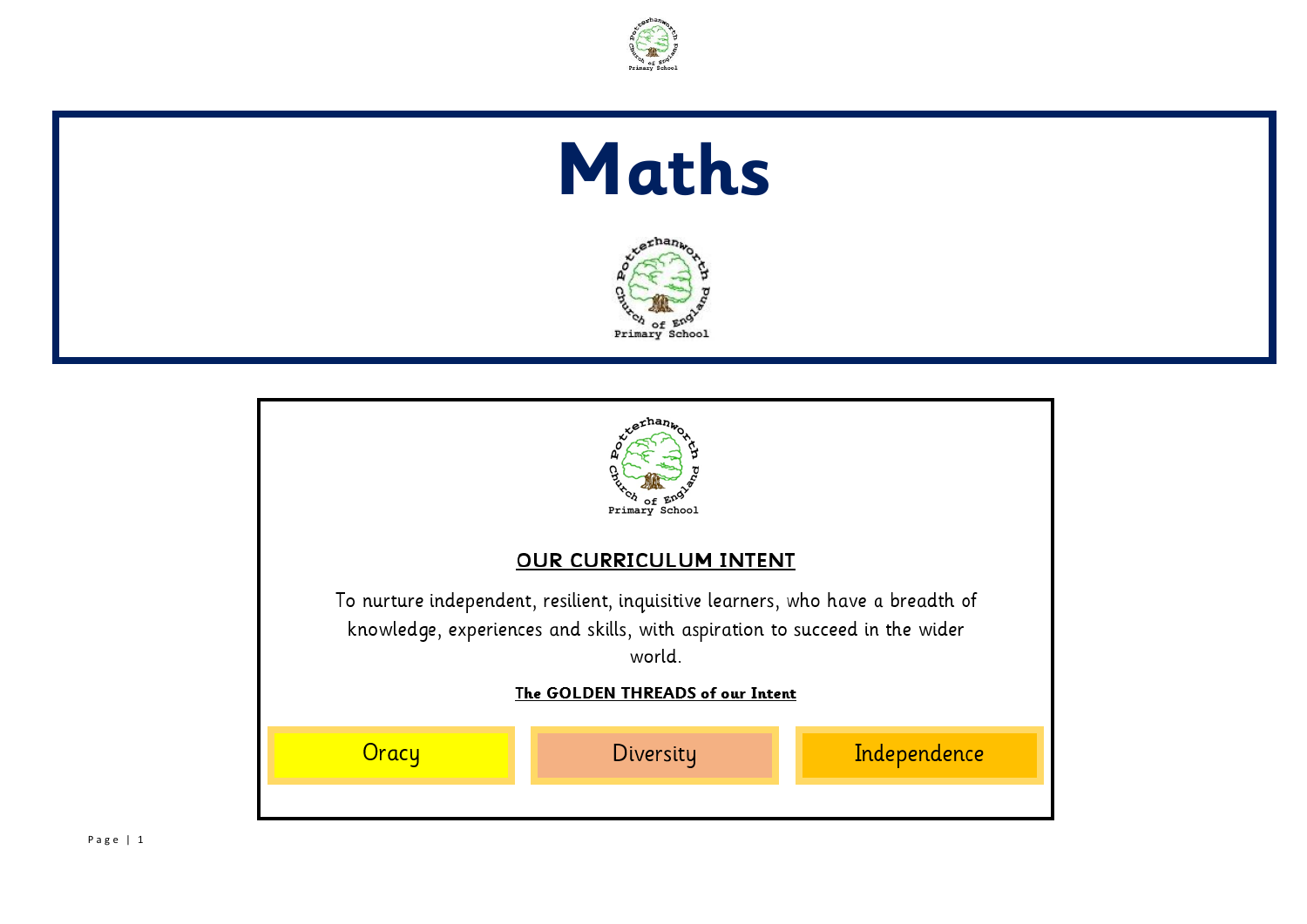

|                                | Year 1                                                                                                                                                                                                                                                                                                                                                                                                            | Year 2                                                                                                                                                                                    | Year <sub>3</sub>                                                                                                                                      | Year 4                                                                                                                                                                                                                                      | Year 5                                                                                                                                                                                                                                                        | Year 6                                                                                                                                                                            |
|--------------------------------|-------------------------------------------------------------------------------------------------------------------------------------------------------------------------------------------------------------------------------------------------------------------------------------------------------------------------------------------------------------------------------------------------------------------|-------------------------------------------------------------------------------------------------------------------------------------------------------------------------------------------|--------------------------------------------------------------------------------------------------------------------------------------------------------|---------------------------------------------------------------------------------------------------------------------------------------------------------------------------------------------------------------------------------------------|---------------------------------------------------------------------------------------------------------------------------------------------------------------------------------------------------------------------------------------------------------------|-----------------------------------------------------------------------------------------------------------------------------------------------------------------------------------|
| Counting                       | • count to and across<br>100, forwards and<br>backwards, beginning<br>with 0 or 1, or from<br>any given number<br><b>•</b> count, read and write<br>numbers to 100 in<br>numerals<br>$\bullet$ count in multiples of<br>twos, fives and tens                                                                                                                                                                      | • count in steps of 2, 3,<br>and 5 from 0, and in tens<br>from any number,<br>forward and backward                                                                                        | • count from 0 in<br>multiples of 4, 8, 50 and<br>100:<br>find 10 or 100 more or less<br>than a given number.                                          | · count in multiples of 6, 7, 9,<br>25 and 1000<br>$\cdot$ find 1000 more or less than<br>a given number<br>· count backwards through<br>zero to include negative<br>numbers                                                                | · count forwards or<br>backwards in steps of<br>powers of 10 for any given<br>number up to 1 000 000<br>· interpret negative numbers<br>in context, count forwards<br>and backwards with positive<br>and negative whole<br>numbers, including through<br>zero | · use negative numbers<br>in context, and calculate<br>intervals across zero                                                                                                      |
| <b>Place Value</b>             |                                                                                                                                                                                                                                                                                                                                                                                                                   | • recognise the place<br>value of each digit in a<br>two digit number<br>• compare and order<br>numbers from 0 up to<br>100; use $\lt$ , $>$ and $=$ signs                                | · recognise the place value of<br>each digit in a three-digit<br>number<br>compare and order numbers<br>up to 1000                                     | • recognise the place value of<br>each digit in a four-digit<br>number<br>· order and compare numbers<br>beyond 1000<br>· round any number to the<br>nearest 10, 100 or 1000                                                                | · read, write, order and<br>compare numbers up to 1<br>000 000 and determine the<br>value of each digit<br>· round any number up to 1<br>000 000 to the nearest 10,<br>100, 1000, 10 000 and<br>100 000                                                       | $\cdot$ read, write, order and<br>compare numbers up to 10<br>000 000 and determine the<br>value of each digit<br>· round any whole number<br>to a required degree of<br>accuracy |
| Representing<br>number         | · identify and represent<br>numbers using objects and<br>pictorial representations<br>including the number line,<br>& use language of: equal<br>to, more than, less than<br>(fewer), most, least<br>• read and write numbers<br>from 1 to 20 in numerals<br>and words<br>$\cdot$ read, write and interpret.<br>mathematical statements<br>involving addition $(+)$ ,<br>subtraction (-) and equals<br>$(=)$ signs | · identify, represent and<br>estimate numbers using<br>different representations,<br>including the number line<br>. read and write numbers to<br>at least 100 in numerals<br>and in words | · identify, represent and<br>estimate numbers using<br>different representations<br>• read and write numbers up<br>to 1000 in numerals and in<br>words | · identify, represent and<br>estimate numbers using<br>different representations<br>· read Roman numerals to<br>100 (I to C) and know that<br>over time, the numeral<br>system changed to include<br>the concept of zero and place<br>value | • read Roman numerals<br>to 1000 (M) and<br>recognise years written<br>in Roman numerals<br>• recognise and use<br>square numbers and cube<br>numbers, and the<br>notation for squared (2)<br>and cubed $(3)$                                                 |                                                                                                                                                                                   |
| <b>Number facts</b><br>$(+/-)$ | · given a number,<br>identify one more and<br>one less<br>• represent and use<br>number bonds and<br>related subtraction<br>facts within 20                                                                                                                                                                                                                                                                       | · use place value and<br>number facts to solve<br>problems<br>recall and use addition<br>and subtraction facts to<br>20 fluently, and derive<br>and use related facts up<br>to 100        |                                                                                                                                                        |                                                                                                                                                                                                                                             |                                                                                                                                                                                                                                                               |                                                                                                                                                                                   |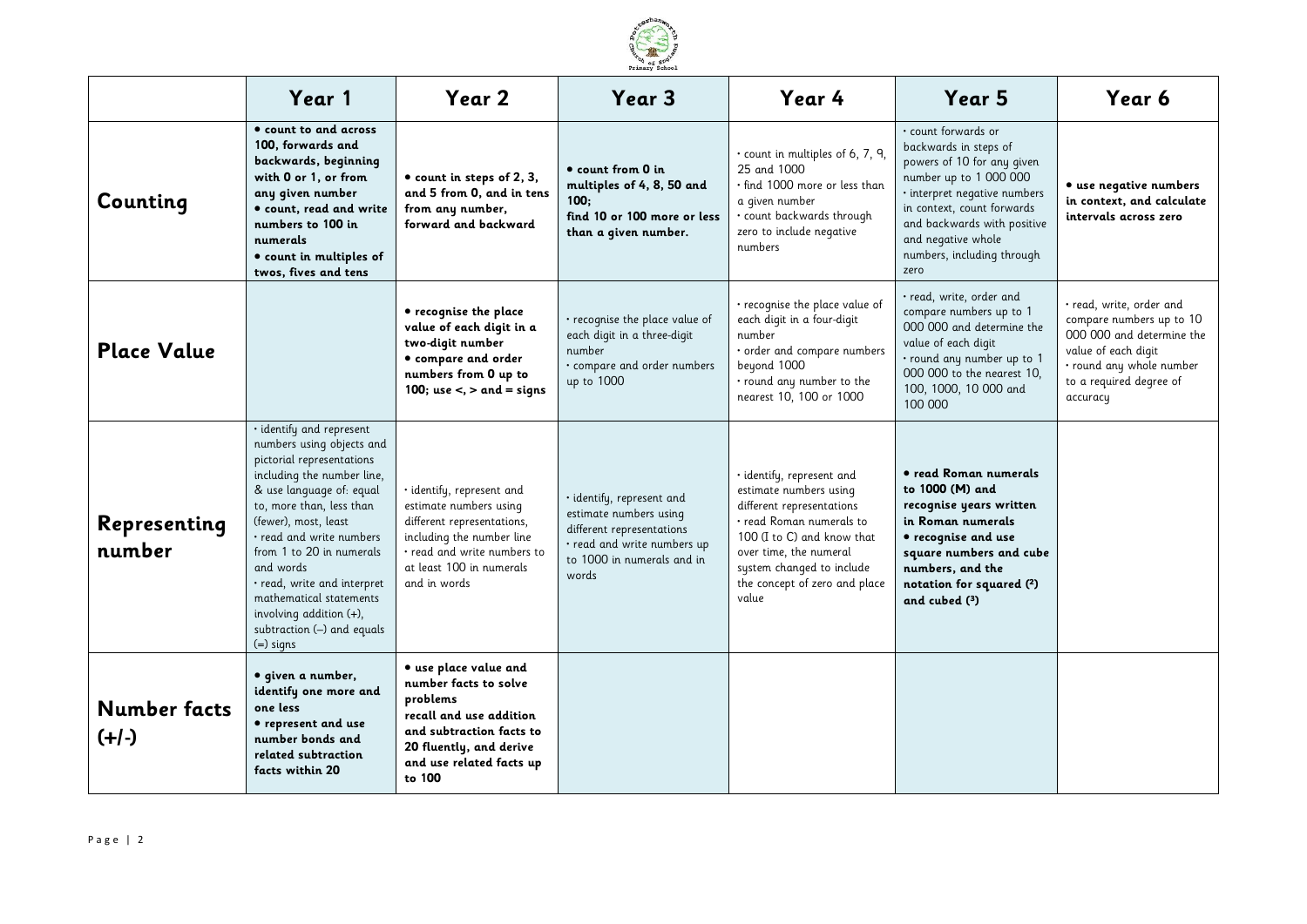

| Mental +/-                 | • add and subtract<br>one-digit and two-digit<br>numbers to 20,<br>including zero                                                                                                                | add and subtract numbers •<br>using concrete objects,<br>pictorial representations,<br>and mentally, including:<br>TU+U, TU+T, TU+TU and<br>U+U+U<br>· show that addition of two<br>numbers can be done in any<br>order (commutative) and<br>subtraction of one number<br>from another cannot | • add and subtract<br>numbers mentally,<br>including: HTU+U, HTU+T<br>and HTU+H                                                                                                                                                               |                                                                                                                                                                                                                         | add and subtract numbers<br>mentally with increasingly<br>large numbers                                                                                                                                                                                                                                                                               | • perform mental<br>calculations, including with<br>mixed operations and large<br>numbers |
|----------------------------|--------------------------------------------------------------------------------------------------------------------------------------------------------------------------------------------------|-----------------------------------------------------------------------------------------------------------------------------------------------------------------------------------------------------------------------------------------------------------------------------------------------|-----------------------------------------------------------------------------------------------------------------------------------------------------------------------------------------------------------------------------------------------|-------------------------------------------------------------------------------------------------------------------------------------------------------------------------------------------------------------------------|-------------------------------------------------------------------------------------------------------------------------------------------------------------------------------------------------------------------------------------------------------------------------------------------------------------------------------------------------------|-------------------------------------------------------------------------------------------|
| Written +/-                |                                                                                                                                                                                                  |                                                                                                                                                                                                                                                                                               | • add and subtract<br>numbers with up to three<br>digits, using formal<br>written methods of<br>columnar addition and<br>subtraction                                                                                                          | . add and subtract numbers<br>with up to 4 digits using the<br>formal written methods of<br>columnar addition and<br>subtraction where<br>appropriate                                                                   | $\cdot$ add and subtract whole<br>numbers with more than 4<br>digits, including using formal<br>written methods                                                                                                                                                                                                                                       |                                                                                           |
| Problems +/-               | · solve one-step problems<br>that involve addition and<br>subtraction, using<br>concrete objects and<br>pictorial representations,<br>and missing number<br>problems such as $7 = \Box$<br>$-9.$ | · solve problems with<br>addition and subtraction,<br>using concrete, pictorial and<br>abstract representations<br>• recognise and use the<br>inverse relationship between<br>addition and subtraction<br>and use this to check<br>calculations and solve<br>missing number problems.         | $\cdot$ estimate the answer to a<br>calculation and use inverse<br>operations to check answers<br>· solve problems, including<br>missing number problems,<br>using number facts, place<br>value, and more complex<br>addition and subtraction | • estimate and use inverse<br>operations to check answers<br>to a calculation<br>$\cdot$ solve addition and<br>subtraction two-step<br>problems in contexts,<br>deciding which operations<br>and methods to use and why | · use rounding to check<br>answers to calculations and<br>determine, in the context of<br>a problem, levels of accuracy<br>solve addition and<br>subtraction multi-step<br>problems in contexts,<br>deciding which operations<br>and methods to use and<br>why                                                                                        |                                                                                           |
| Number facts<br>$(x \div)$ |                                                                                                                                                                                                  | • recall and use<br>multiplication and<br>division facts for the 2, 5<br>and 10 multiplication<br>tables, including<br>recognising odd and even<br>numbers                                                                                                                                    | • recall and use<br>multiplication and<br>division facts for the 3, 4<br>and 8 multiplication<br>tables                                                                                                                                       | • recall multiplication<br>and division facts for<br>multiplication tables up<br>to $12 \times 12$                                                                                                                      | · identify multiples and<br>factors, including finding<br>all factor pairs of a<br>number, and common<br>factors of two numbers<br>$\bullet$ know and use the<br>vocabulary of prime<br>numbers, prime factors<br>and composite (non-<br>prime) numbers<br>· establish whether a<br>number up to 100 is<br>prime and recall prime<br>numbers up to 19 | · identify common factors,<br>common multiples and prime<br>numbers                       |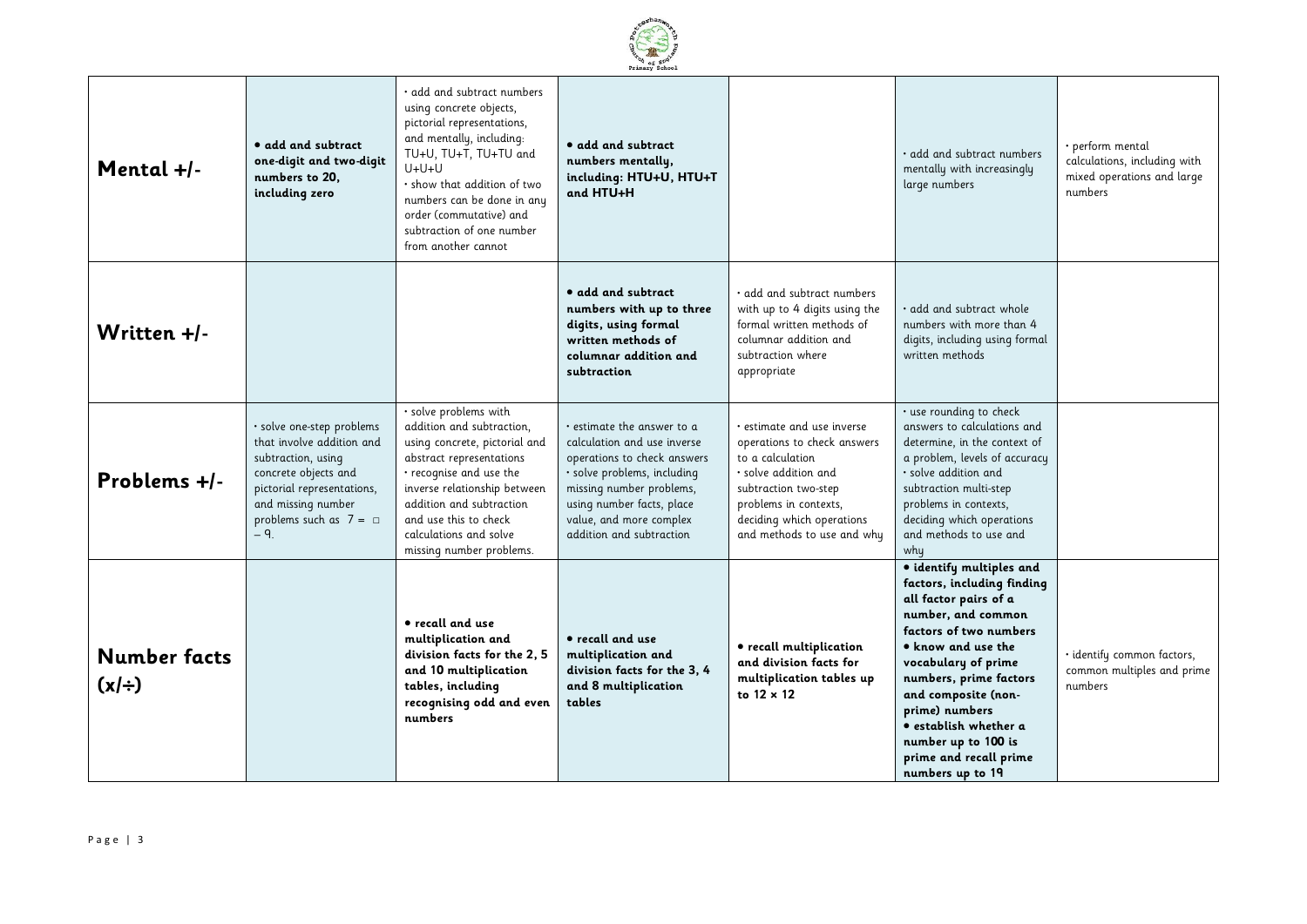|            |                    |                                                                                                                                                                                                               |                                                                                                                                                                                                                                                                                                                                                         | Primary School                                                                                                                                                                                                                          |                                                                                                                                                                                                                                                                         |                                                                                                                                                                                                                                                                                                                                                                                                                                |                                                                                                                                                                                                                                                                                                                                                                                                                                                                                                                                                                                                      |
|------------|--------------------|---------------------------------------------------------------------------------------------------------------------------------------------------------------------------------------------------------------|---------------------------------------------------------------------------------------------------------------------------------------------------------------------------------------------------------------------------------------------------------------------------------------------------------------------------------------------------------|-----------------------------------------------------------------------------------------------------------------------------------------------------------------------------------------------------------------------------------------|-------------------------------------------------------------------------------------------------------------------------------------------------------------------------------------------------------------------------------------------------------------------------|--------------------------------------------------------------------------------------------------------------------------------------------------------------------------------------------------------------------------------------------------------------------------------------------------------------------------------------------------------------------------------------------------------------------------------|------------------------------------------------------------------------------------------------------------------------------------------------------------------------------------------------------------------------------------------------------------------------------------------------------------------------------------------------------------------------------------------------------------------------------------------------------------------------------------------------------------------------------------------------------------------------------------------------------|
|            | Mental $(x/\div)$  |                                                                                                                                                                                                               | · calculate mathematical<br>statements for multiplication<br>and division within the<br>multiplication tables and<br>write them using the<br>multiplication $(x)$ , division $(+)$<br>and equals (=) signs<br>· show that multiplication of<br>two numbers can be done in<br>any order (commutative)<br>and division of one number<br>by another cannot | $\cdot$ write and calculate<br>mathematical statements for<br>multiplication and division<br>using the multiplication tables<br>that they know, including for<br>two-digit numbers times one-<br>digit numbers, using mental<br>methods | • use place value, known<br>and derived facts to<br>multiply and divide<br>mentally, including:<br>multiplying by 0 and 1;<br>dividing by 1; multiplying<br>together three numbers<br>• recognise and use factor<br>pairs and commutativity<br>in mental calculations   | • multiply and divide<br>numbers mentally drawing<br>upon known facts<br>· multiply and divide whole<br>numbers and those involving<br>decimals by 10, 100 and<br>1000                                                                                                                                                                                                                                                         | • perform mental<br>calculations, including with<br>mixed operations and large<br>numbers                                                                                                                                                                                                                                                                                                                                                                                                                                                                                                            |
|            | Written $(x/\div)$ |                                                                                                                                                                                                               |                                                                                                                                                                                                                                                                                                                                                         | · Progress to formal written<br>methods calculations as above                                                                                                                                                                           | · multiply two-digit and<br>three-digit numbers by a<br>one-digit number using<br>formal written layout                                                                                                                                                                 | · multiply numbers up to<br>4 digits by a one- or two-<br>digit number using a<br>formal written method,<br>including long<br>multiplication for two-<br>digit numbers<br>· divide numbers up to 4<br>digits by a one-digit<br>number using the formal<br>written method of short<br>division and interpret<br>remainders appropriately<br>for the context                                                                     | · multiply multi-digit<br>numbers up to 4 digits by a<br>two-digit whole number<br>using the formal written<br>method of long<br>multiplication<br>· divide numbers up to 4<br>digits by a two-digit whole<br>number using the formal<br>written method of long<br>division, and interpret<br>remainders as whole number<br>remainders, fractions, or by<br>rounding, as appropriate for<br>the context<br>· divide numbers up to 4<br>digits by a two-digit number<br>using the formal written<br>method of short division<br>where appropriate,<br>interpreting remainders<br>according to context |
| $(x \div)$ | <b>Problems</b>    | · solve one-step problems<br>involving multiplication<br>and division, by<br>calculating the answer<br>using concrete objects,<br>pictorial representations<br>and arrays with the<br>support of the teacher. | · solve problems involving<br>multiplication and division,<br>using materials, arrays,<br>repeated addition, mental<br>methods, and multiplication<br>and division facts, including<br>problems in contexts                                                                                                                                             | · solve problems, including<br>missing number problems,<br>involving multiplication and<br>division, including positive<br>integer scaling problems and<br>correspondence problems in<br>which n objects are connected<br>to m objects. | · solve problems involving<br>multiplying and adding,<br>including using the<br>distributive law to multiply<br>two digit numbers by one<br>digit, integer scaling<br>problems and harder<br>correspondence problems<br>such as n objects are<br>connected to m objects | · solve problems involving<br>multiplication and division<br>including using their<br>knowledge of factors and<br>multiples, squares and cubes<br>· solve problems involving<br>addition, subtraction,<br>multiplication and division<br>and a combination of these,<br>including understanding the<br>meaning of the equals sign<br>· solve problems involving<br>multiplication and division,<br>including scaling by simple | · use their knowledge of the<br>order of operations to carry<br>out calculations involving<br>the four operations<br>· solve addition and<br>subtraction multi-step<br>problems in contexts,<br>deciding which operations<br>and methods to use and<br>why<br>· solve problems involving<br>addition, subtraction,<br>multiplication and division<br>· use estimation to check                                                                                                                                                                                                                       |

erhan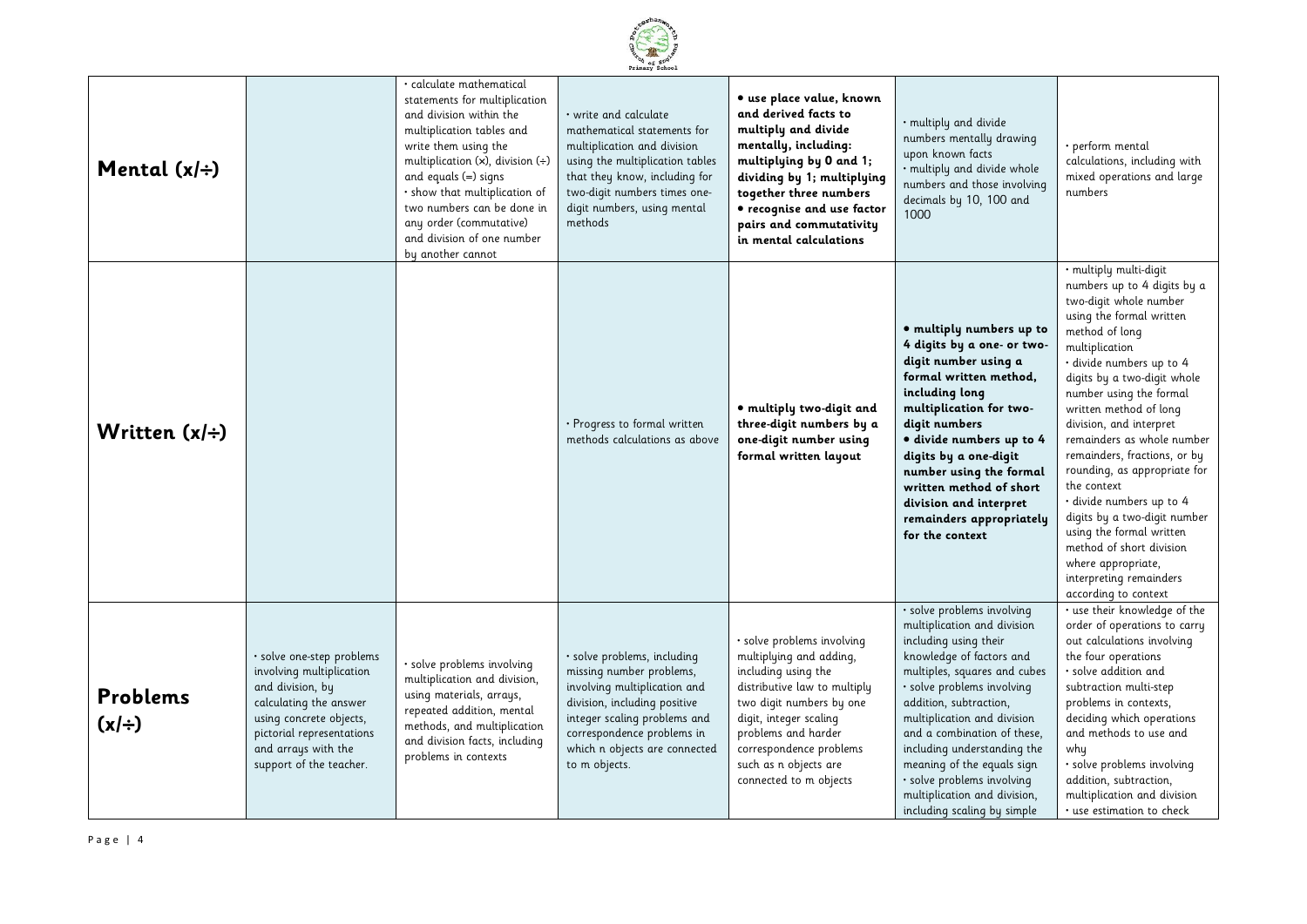

|                                       |                                                                                                                                                                                                                         |                                                                                                                              |                                                                                                                                                                                                                                                                   |                                                                                                                                                                                                       | fractions and problems<br>involving simple rates                                                                                                                                                                                               | answers to calculations and<br>determine, in the context of<br>a problem, an appropriate<br>degree of accuracy                                                                                                                        |
|---------------------------------------|-------------------------------------------------------------------------------------------------------------------------------------------------------------------------------------------------------------------------|------------------------------------------------------------------------------------------------------------------------------|-------------------------------------------------------------------------------------------------------------------------------------------------------------------------------------------------------------------------------------------------------------------|-------------------------------------------------------------------------------------------------------------------------------------------------------------------------------------------------------|------------------------------------------------------------------------------------------------------------------------------------------------------------------------------------------------------------------------------------------------|---------------------------------------------------------------------------------------------------------------------------------------------------------------------------------------------------------------------------------------|
| Recognising<br>fractions              | • recognise, find and<br>name a half as one of<br>two equal parts of an<br>object, shape or<br>quantity<br>· recognise, find and<br>name a quarter as one<br>of four equal parts of<br>an object, shape or<br>quantity. | • recognise, find, name<br>and write fractions 1/3,<br>1/4, 2/4 and 3/4 of a<br>length, shape, set of<br>objects or quantity | · count up and down in<br>tenths;<br>• recognise that tenths<br>arise from dividing an<br>object into 10 equal parts<br>and in dividing one-digit<br>numbers or quantities by<br>10 <sup>°</sup>                                                                  | · count up and down in<br>hundredths;<br>• recognise that<br>hundredths arise when<br>dividing an object by one<br>hundred and dividing<br>tenths by ten.                                             | • recognise mixed<br>numbers and improper<br>fractions and convert<br>from one form to the<br>other and write<br>mathematical statements<br>> 1 as a mixed number                                                                              |                                                                                                                                                                                                                                       |
| Comparing<br>fractions                |                                                                                                                                                                                                                         |                                                                                                                              | · compare and order unit<br>fractions, and fractions<br>with the same<br>denominators<br>• recognise and show,<br>using diagrams,<br>equivalent fractions with<br>small denominators                                                                              | • recognise and show, using<br>diagrams, families of common<br>equivalent fractions                                                                                                                   | · compare and order<br>fractions whose<br>denominators are all<br>multiples of the same<br>number<br>· identify, name and<br>write equivalent<br>fractions of a given<br>fraction, represented<br>visually, including tenths<br>and hundredths | • use common factors to<br>simplify fractions<br>• use common multiples<br>to express fractions in<br>the same denomination<br>• compare and order<br>fractions, including<br>fractions $>1$                                          |
| Finding<br>fractions of<br>quantities |                                                                                                                                                                                                                         |                                                                                                                              | • recognise, find and write<br>fractions of a discrete set of<br>objects: unit fractions and<br>non-unit fractions with small<br>denominators<br>• recognise and use fractions<br>as numbers: unit fractions and<br>non-unit fractions with small<br>denominators | solve problems involving<br>increasingly harder fractions<br>to calculate quantities, and<br>fractions to divide quantities,<br>including non-unit fractions<br>where the answer is a whole<br>number |                                                                                                                                                                                                                                                |                                                                                                                                                                                                                                       |
| Calculating<br>with fractions         |                                                                                                                                                                                                                         | • write simple fractions<br>for example, $1/2$ of $6 = 3$<br>and recognise the<br>equivalence of 2/4 and<br>1/2.             | · add and subtract<br>fractions with the same<br>denominator within one<br>whole [for example, 5/7 +<br>$1/7 = 6/71$                                                                                                                                              | add and subtract fractions<br>with the same denominator                                                                                                                                               | · add and subtract fractions<br>with the same denominator<br>and denominators that are<br>multiples of the same<br>number<br>· multiply proper fractions<br>and mixed numbers by<br>whole numbers, supported<br>by materials and diagrams      | · add and subtract<br>fractions with different<br>denominators and mixed<br>numbers, using the<br>concept of equivalent<br>fractions<br>· multiply simple pairs<br>of proper fractions,<br>writing the answer in its<br>simplest form |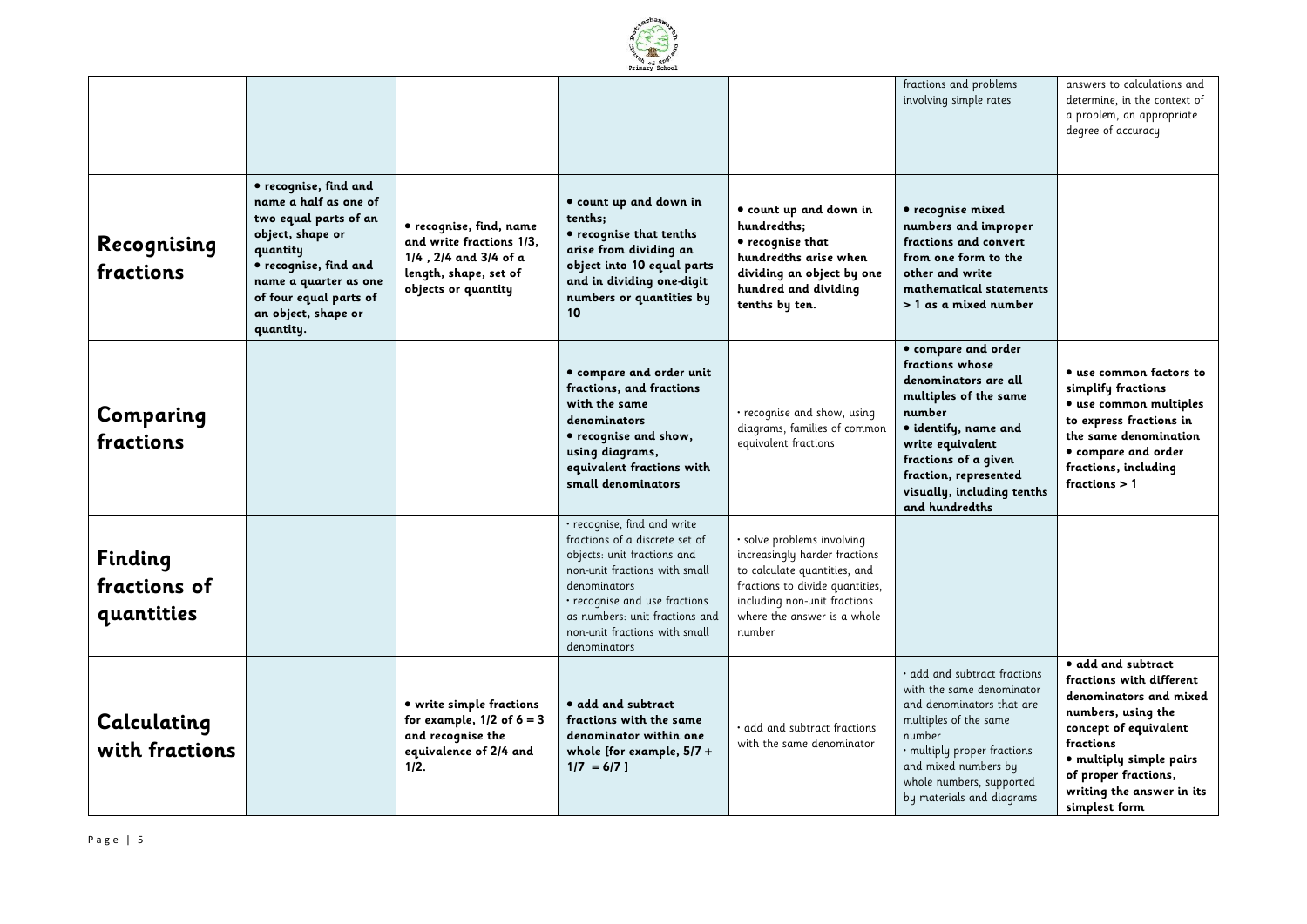

|               |  |                                                         |                                                          | · divide proper fractions<br>by whole numbers        |
|---------------|--|---------------------------------------------------------|----------------------------------------------------------|------------------------------------------------------|
|               |  |                                                         |                                                          |                                                      |
|               |  |                                                         |                                                          |                                                      |
|               |  |                                                         |                                                          |                                                      |
|               |  |                                                         |                                                          |                                                      |
|               |  |                                                         |                                                          |                                                      |
|               |  | • recognise and write                                   |                                                          |                                                      |
|               |  | decimal equivalents of<br>any number of tenths or       |                                                          |                                                      |
|               |  | hundredths                                              |                                                          | $\cdot$ associate a fraction with                    |
| Decimals as   |  | • recognise and write                                   |                                                          | division and calculate                               |
|               |  | decimal equivalents to 1/4,                             |                                                          | decimal fraction equivalents                         |
| fractional    |  | $\frac{1}{2}$ and $\frac{3}{4}$<br>• find the effect of | • read and write decimal<br>numbers as fractions         | [for example, 0.375] for a<br>simple fraction        |
| amounts       |  | dividing a one- or two-                                 |                                                          | • identify the value of each                         |
|               |  | digit number by 10 and                                  |                                                          | digit in numbers given to                            |
|               |  | 100, identifying the value<br>of the digits in the      |                                                          | three decimal places                                 |
|               |  | answer as ones, tenths                                  |                                                          |                                                      |
|               |  | and hundredths                                          |                                                          |                                                      |
|               |  |                                                         | · recognise and use                                      |                                                      |
|               |  | • round decimals with                                   | thousandths and relate them<br>to tenths, hundredths and |                                                      |
|               |  | one decimal place to the                                | decimal equivalents                                      |                                                      |
| Ordering      |  | nearest whole number                                    | · round decimals with two                                |                                                      |
| decimals      |  | • compare numbers with                                  | decimal places to the nearest<br>whole number and to one |                                                      |
|               |  | the same number of<br>decimal places up to two          | decimal place                                            |                                                      |
|               |  | decimal places                                          | · read, write, order and                                 |                                                      |
|               |  |                                                         | compare numbers with up to                               |                                                      |
|               |  |                                                         | three decimal places                                     | · multiply and divide                                |
|               |  |                                                         |                                                          | numbers by 10, 100 and                               |
|               |  |                                                         |                                                          | 1000 giving answers up to                            |
| Calculating   |  |                                                         |                                                          | three decimal places<br>· multiply one-digit number  |
|               |  |                                                         |                                                          | with up to two decimal                               |
| with decimals |  |                                                         |                                                          | places by whole numbers                              |
|               |  |                                                         |                                                          | • use written division<br>methods in cases where the |
|               |  |                                                         |                                                          | answer has up to two                                 |
|               |  |                                                         |                                                          | decimal places                                       |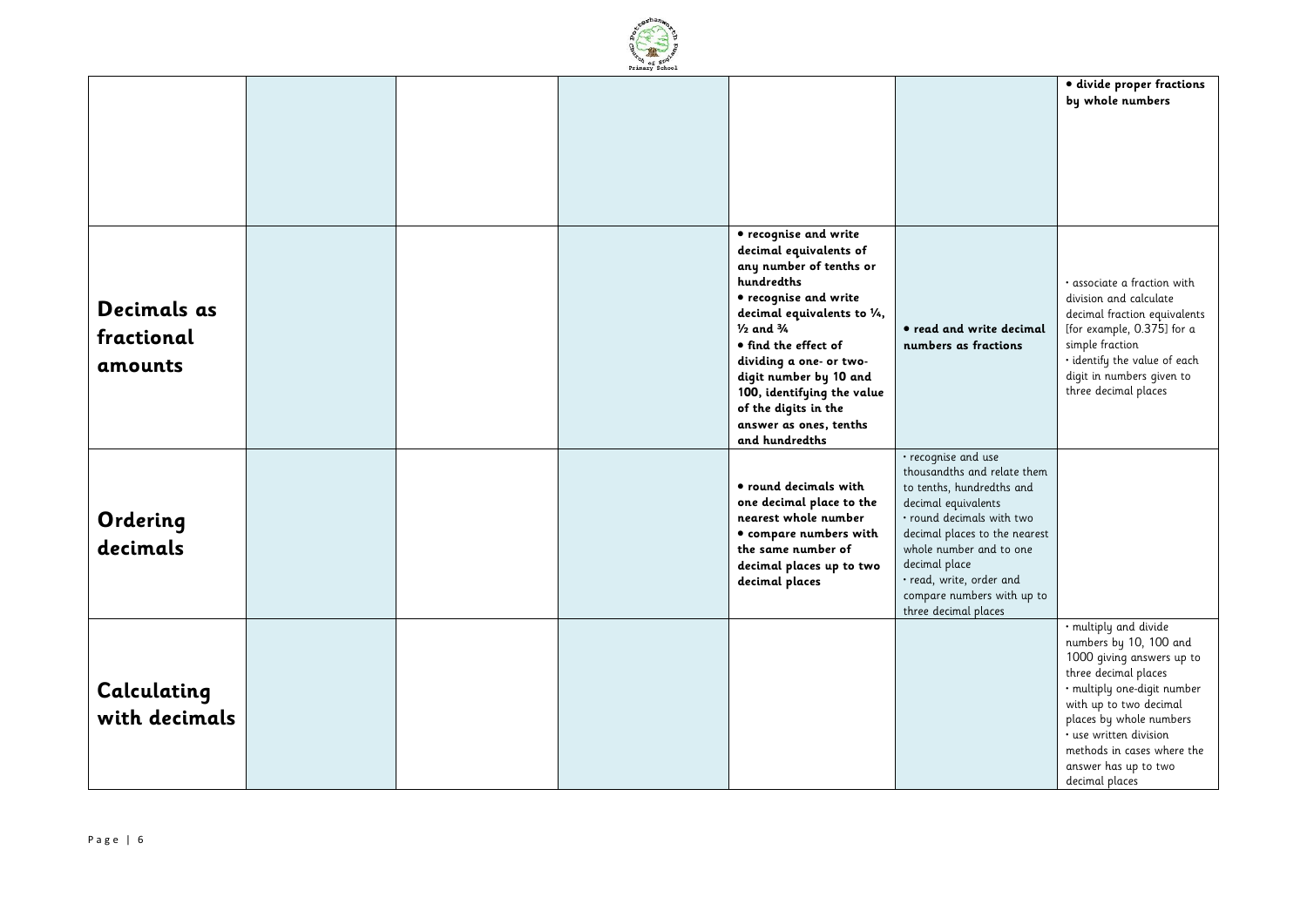

| Percentages                 |  |                                                  |                                                                                                           | • recognise the per cent<br>symbol (%) and<br>understand that per cent<br>relates to 'number of<br>parts per hundred', and<br>write percentages as a<br>fraction with<br>denominator 100, and as<br>a decimal                                                 | · solve problems<br>involving the calculation<br>of percentages [for<br>example, of measures,<br>and such as 15% of 360]<br>and the use of<br>percentages for<br>comparison                                                                                                                                                                                                                     |
|-----------------------------|--|--------------------------------------------------|-----------------------------------------------------------------------------------------------------------|---------------------------------------------------------------------------------------------------------------------------------------------------------------------------------------------------------------------------------------------------------------|-------------------------------------------------------------------------------------------------------------------------------------------------------------------------------------------------------------------------------------------------------------------------------------------------------------------------------------------------------------------------------------------------|
| <b>Fraction</b><br>problems |  | · solve problems using all<br>fraction knowledge | · solve simple measure and<br>money problems involving<br>fractions and decimals to two<br>decimal places | · solve problems involving<br>number up to three decimal<br>places<br>· solve problems which<br>require knowing percentage<br>and decimal equivalents of<br>1/2, 1/4, 1/5, 2/5, 4/5 and<br>those fractions with a<br>denominator of a multiple of<br>10 or 25 | · solve problems which<br>require answers to be<br>rounded to specified degrees<br>of accuracy<br>· recall and use equivalences<br>between simple fractions,<br>decimals and percentages,<br>including in different<br>contexts.                                                                                                                                                                |
| Ratio &<br>Proportion       |  |                                                  |                                                                                                           |                                                                                                                                                                                                                                                               | • solve problems<br>involving the relative<br>sizes of two quantities<br>where missing values<br>can be found by using<br>integer multiplication<br>and division facts<br>· solve problems<br>involving similar shapes<br>where the scale factor is<br>known or can be found<br>• solve problems<br>involving unequal<br>sharing and grouping<br>using knowledge of<br>fractions and multiples. |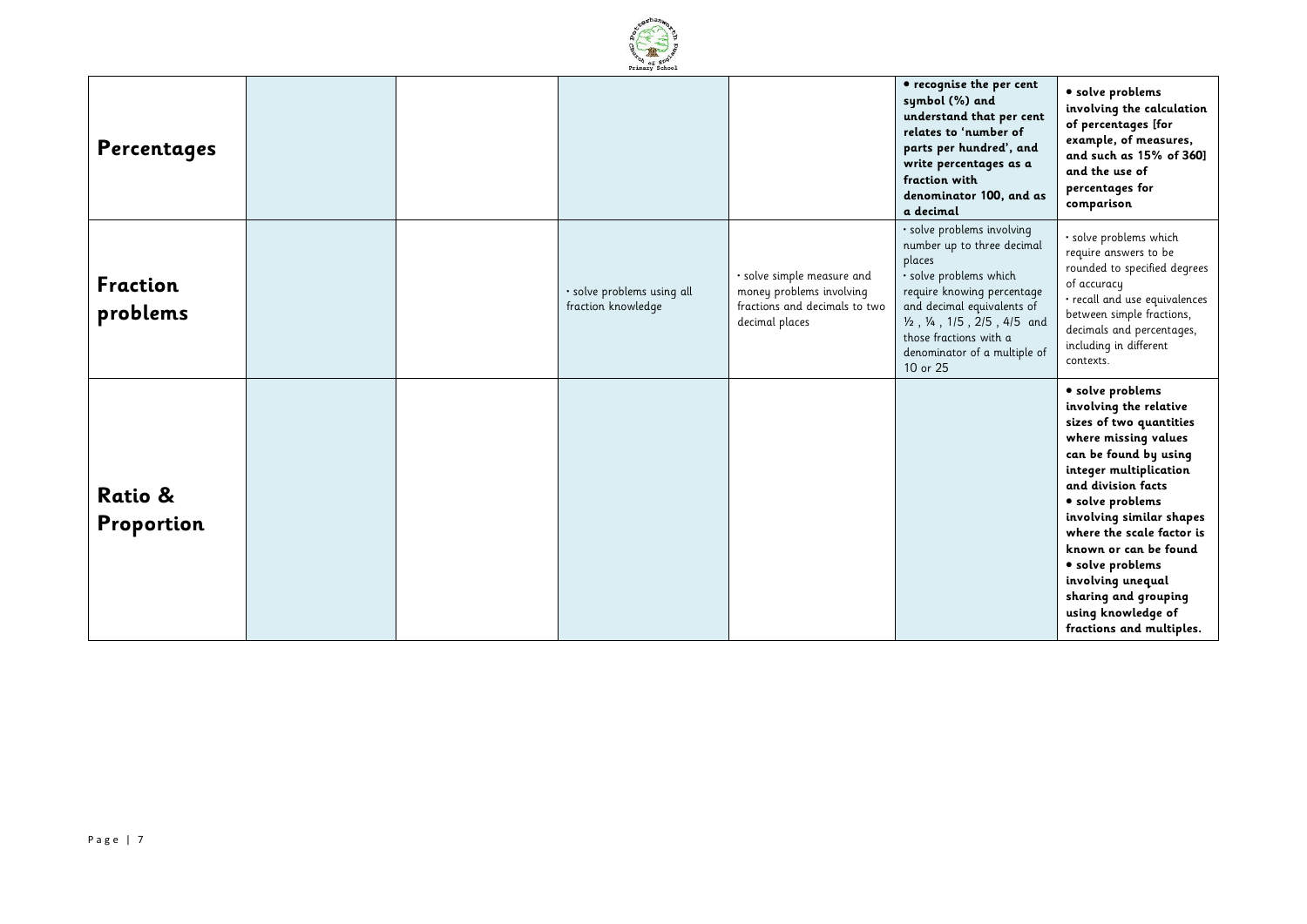

| Algebra            |                                                                                                                                                                                                                   |                                                                                                                                                                                                                                                                                                                                                                                                |                                                                                                             |                                                                                                                                                                                            |                                                                                                                                                                                                                                                                                                                                                                 | · use simple formulae<br>· generate and describe<br>linear number sequences<br>· express missing number<br>problems algebraically<br>· find pairs of numbers that<br>satisfy an equation with two<br>unknowns<br>· enumerate possibilities of<br>combinations of two<br>variables.                                                                                                                                                                                                    |
|--------------------|-------------------------------------------------------------------------------------------------------------------------------------------------------------------------------------------------------------------|------------------------------------------------------------------------------------------------------------------------------------------------------------------------------------------------------------------------------------------------------------------------------------------------------------------------------------------------------------------------------------------------|-------------------------------------------------------------------------------------------------------------|--------------------------------------------------------------------------------------------------------------------------------------------------------------------------------------------|-----------------------------------------------------------------------------------------------------------------------------------------------------------------------------------------------------------------------------------------------------------------------------------------------------------------------------------------------------------------|---------------------------------------------------------------------------------------------------------------------------------------------------------------------------------------------------------------------------------------------------------------------------------------------------------------------------------------------------------------------------------------------------------------------------------------------------------------------------------------|
| <b>Measures</b>    | · compare, describe and<br>solve practical problems<br>for: length/height,<br>weight/mass,<br>capacity/volume & time<br>· measure and begin to<br>record length/height,<br>weight/mass,<br>capacity/volume & time | · choose and use appropriate<br>standard units to estimate<br>and measure length/height<br>$(m/cm)$ ; mass $(kq/q)$ ;<br>temperature ( $^{\circ}$ C); capacity<br>(litres/ml) to the nearest<br>appropriate unit, using<br>rulers, scales, thermometers<br>and measuring vessels<br>· compare and order lengths,<br>mass, volume/capacity and<br>record the results using $> 0$ , <<br>$and =$ | · measure, compare, add<br>and subtract: lengths<br>$(m/cm/mm)$ ; mass $(kg/g)$ ;<br>volume/capacity (l/ml) | • Convert between<br>different units of measure<br>· estimate, compare and<br>calculate different<br>measures, including<br>money in pounds and<br>pence                                   | · convert between different<br>units of metric measure<br>. understand and use<br>approximate equivalences<br>between metric units and<br>common imperial units such<br>as inches, pounds and pints<br>· estimate volume and<br>capacity                                                                                                                        | · solve problems involving<br>the calculation and<br>conversion of units of<br>measure, using decimal<br>notation up to three decimal<br>places where appropriate<br>· use, read, write and<br>convert between standard<br>units, converting<br>measurements of length,<br>mass, volume and time from<br>a smaller unit of measure to<br>a larger unit, and vice versa,<br>using decimal notation to up<br>to three decimal places<br>$\cdot$ convert between miles and<br>kilometres |
| <b>Mensuration</b> |                                                                                                                                                                                                                   |                                                                                                                                                                                                                                                                                                                                                                                                | · measure the perimeter of<br>simple 2-D shapes                                                             | • measure and calculate<br>the perimeter of a<br>rectilinear figure<br>(including squares) in<br>centimetres and metres<br>• find the area of<br>rectilinear shapes by<br>counting squares | · measure and calculate the<br>perimeter of composite<br>rectilinear shapes in<br>centimetres and metres<br>$\cdot$ calculate and compare the<br>area of rectangles (including<br>squares), and including using<br>standard units, square<br>centimetres (cm <sup>2</sup> ) and square<br>metres (m <sup>2</sup> ) and estimate the<br>area of irregular shapes | · recognise that shapes with<br>the same areas can have<br>different perimeters and vice<br>versa<br>· recognise when it is<br>possible to use formulae for<br>area and volume of shapes<br>$\cdot$ calculate the area of<br>parallelograms and triangles<br>· calculate, estimate and<br>compare volume of cubes<br>and cuboids using standard<br>units, including cubic<br>centimetres (cm3) and cubic<br>metres (m3), and extending<br>to other units.                             |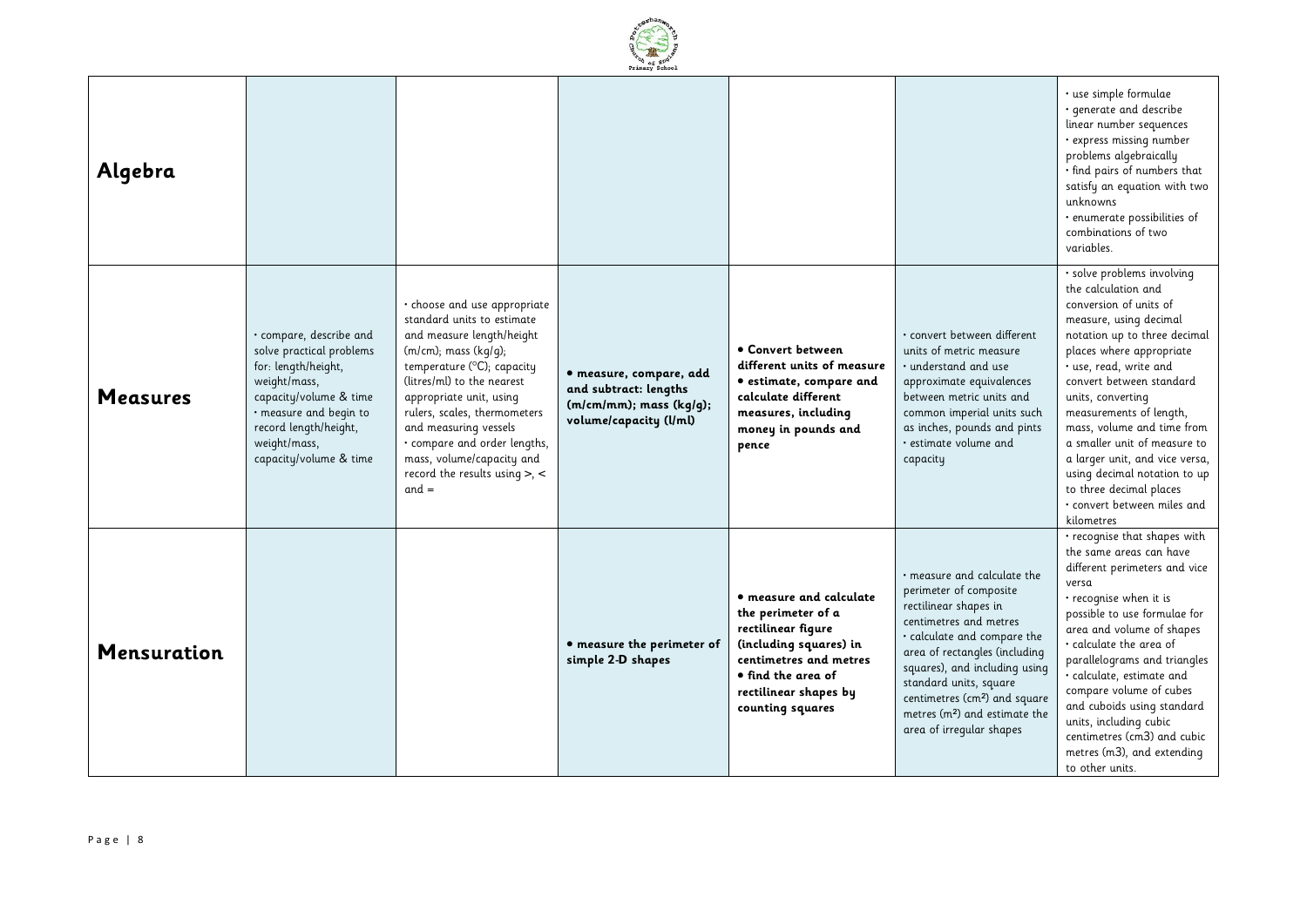|                     |                                                                                                                                                                                                                                                                                                           |                                                                                                                                                                                                                                                                                                                                                             | Primary School                                                                                                                                                                                                                                                                                                                                                                                                                                                                                                                                   |                                                                                                                                                                                                                                                                                                       |                                                                                                                                                                   |                                                                                                                                                    |
|---------------------|-----------------------------------------------------------------------------------------------------------------------------------------------------------------------------------------------------------------------------------------------------------------------------------------------------------|-------------------------------------------------------------------------------------------------------------------------------------------------------------------------------------------------------------------------------------------------------------------------------------------------------------------------------------------------------------|--------------------------------------------------------------------------------------------------------------------------------------------------------------------------------------------------------------------------------------------------------------------------------------------------------------------------------------------------------------------------------------------------------------------------------------------------------------------------------------------------------------------------------------------------|-------------------------------------------------------------------------------------------------------------------------------------------------------------------------------------------------------------------------------------------------------------------------------------------------------|-------------------------------------------------------------------------------------------------------------------------------------------------------------------|----------------------------------------------------------------------------------------------------------------------------------------------------|
| Money               | • recognise and know<br>the value of different<br>denominations of coins<br>and notes                                                                                                                                                                                                                     | · recognise and use symbols<br>for pounds $(E)$ and pence $(p)$ ;<br>combine amounts to make a<br>particular value<br>· find different combinations<br>of coins that equal the same<br>amounts of money<br>· solve simple problems in a<br>practical context involving<br>addition and subtraction of<br>money of the same unit,<br>including giving change | • add and subtract<br>amounts of money to give<br>change, using both £ and<br>p in practical contexts                                                                                                                                                                                                                                                                                                                                                                                                                                            |                                                                                                                                                                                                                                                                                                       | · use all four operations to<br>solve problems involving<br>measure [for example,<br>length, mass, volume,<br>money] using decimal<br>notation, including scaling |                                                                                                                                                    |
| Time                | • sequence events in<br>chronological order<br>using language<br>· recognise and use<br>language relating to<br>dates, including days<br>of the week, weeks,<br>months and years<br>• tell the time to the<br>hour and half past the<br>hour and draw the<br>hands on a clock face<br>to show these times | · compare and sequence<br>intervals of time<br>$\cdot$ tell and write the time to<br>five minutes, including<br>quarter past/to the hour and<br>draw the hands on a clock<br>face to show these times<br>$\cdot$ know the number of<br>minutes in an hour and the<br>number of hours in a day                                                               | $\cdot$ tell and write the time from<br>an analogue clock, including<br>using Roman numerals from I<br>to XII, and 12-hour and 24-<br>hour clocks<br>· estimate and read time with<br>increasing accuracy to the<br>nearest minute; record and<br>compare time in terms of<br>seconds, minutes and hours;<br>use vocabulary such as<br>o'clock, a.m./p.m., morning,<br>afternoon, noon and midnight<br>. know the number of seconds<br>in a minute and the number of<br>days in each month, year and<br>leap year<br>compare durations of events | • Convert between different<br>units of measure (e.g. Hours<br>to minutes)<br>· read, write and convert time<br>between analogue and digital<br>12- and 24-hour clocks<br>· solve problems involving<br>converting from hours to<br>minutes; minutes to seconds;<br>years to months; weeks to<br>days | · solve problems involving<br>converting between units of<br>time                                                                                                 |                                                                                                                                                    |
| Shape<br>vocabulary | • recognise and name<br>common 2-D shapes<br>(e.g. Square, circle,<br>triangle)<br>• recognise and name<br>common 3-D shapes<br>(e.g. Cubes, cuboids,<br>pyramids & spheres)                                                                                                                              | (vertices, edges, faces,<br>symmetry)                                                                                                                                                                                                                                                                                                                       | · identify horizontal and<br>vertical lines and pairs of<br>perpendicular and parallel<br>lines                                                                                                                                                                                                                                                                                                                                                                                                                                                  |                                                                                                                                                                                                                                                                                                       |                                                                                                                                                                   | • illustrate and name<br>parts of circles, including<br>radius, diameter and<br>circumference and know<br>that the diameter is<br>twice the radius |

E Ehanwo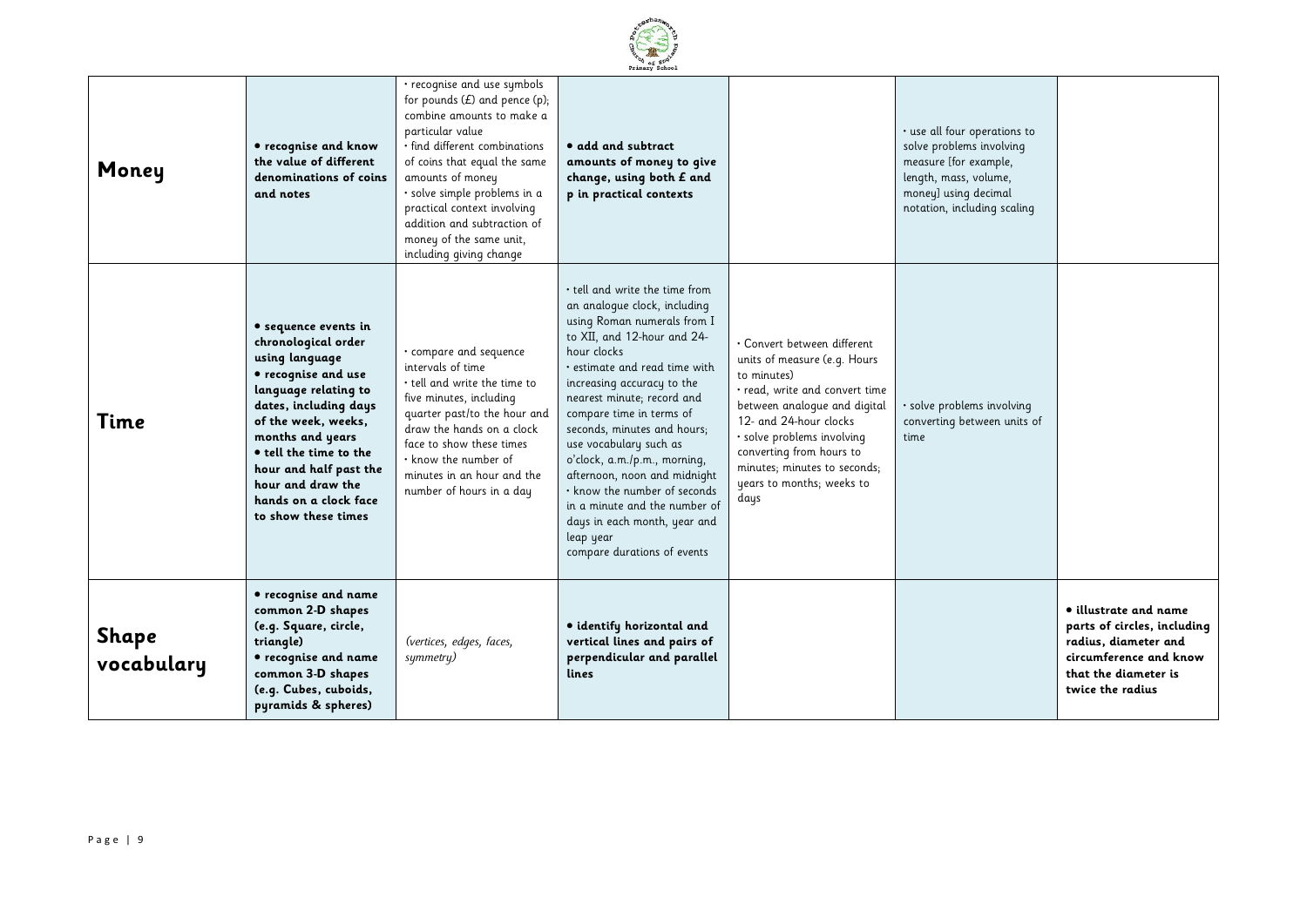

| Properties of<br>2-d shape                |                                                                                                                  | $\cdot$ identify and describe the<br>properties of 2-D shapes,<br>including the number of<br>sides and line symmetry in a<br>vertical line.<br>· compare and sort common<br>2-D and 3-D shapes and<br>everyday objects.                                                                  | · draw 2-D shapes                                                                                                                                                                                                                                                                                         | • compare and classify<br>geometric shapes, including<br>quadrilaterals and triangles,<br>based on properties and sizes<br>· identify lines of symmetry in<br>2-D shapes presented in<br>different orientations<br>• complete a simple<br>symmetric figure with respect<br>to a specific line of symmetry. | • use the properties of<br>rectangles to deduce<br>related facts and find<br>missing lengths and<br>angles<br>· distinguish between<br>regular and irregular<br>polygons based on<br>reasoning about equal<br>sides and angles.                                                                                                                              | · draw 2-D shapes using<br>given dimensions and angles<br>compare and classify<br>geometric shapes based on<br>their properties and sizes                                         |
|-------------------------------------------|------------------------------------------------------------------------------------------------------------------|------------------------------------------------------------------------------------------------------------------------------------------------------------------------------------------------------------------------------------------------------------------------------------------|-----------------------------------------------------------------------------------------------------------------------------------------------------------------------------------------------------------------------------------------------------------------------------------------------------------|------------------------------------------------------------------------------------------------------------------------------------------------------------------------------------------------------------------------------------------------------------------------------------------------------------|--------------------------------------------------------------------------------------------------------------------------------------------------------------------------------------------------------------------------------------------------------------------------------------------------------------------------------------------------------------|-----------------------------------------------------------------------------------------------------------------------------------------------------------------------------------|
| Properties of<br>3-d shape                |                                                                                                                  | · identify and describe the<br>properties of 3-D shapes,<br>including the number of<br>edges, vertices and faces<br>· identify 2-D shapes on the<br>surface of 3-D shapes.<br>compare and sort common<br>2-D and 3-D shapes and<br>everyday objects.                                     | · make 3-D shapes using<br>modelling materials<br>· recognise 3-D shapes in<br>different orientations and<br>describe them                                                                                                                                                                                |                                                                                                                                                                                                                                                                                                            | · identify 3-D shapes,<br>including cubes and<br>other cuboids, from 2-D<br>representations                                                                                                                                                                                                                                                                  | · recognise, describe and<br>build simple 3-D shapes,<br>including making nets<br>· find unknown angles in<br>any triangles, quadrilaterals,<br>and regular polygons              |
| Angles                                    |                                                                                                                  |                                                                                                                                                                                                                                                                                          | · recognise angles as a<br>property of shape or a<br>description of a turn<br>· identify right angles,<br>recognise that two right<br>angles make a half-turn, three<br>make three quarters of a turn<br>and four a complete turn<br>· identify whether angles are<br>greater or less than right<br>angle | · identify acute and obtuse<br>angles and compare and<br>order angles up to two right<br>angles by size                                                                                                                                                                                                    | • know angles are<br>measured in degrees:<br>estimate and compare<br>acute, obtuse and reflex<br>angles<br>· draw given angles, and<br>measure them in degrees<br>(°)<br>• identify angles at a<br>point and one whole turn<br>(total $360^\circ$ ); at a point<br>on a straight line and 1/2<br>a turn (total 180°)<br>• identify other multiples<br>of 90° | • recognise angles where<br>they meet at a point, are<br>on a straight line, or are<br>vertically opposite, and<br>find missing angles                                            |
| <b>Position &amp;</b><br><b>Direction</b> | · describe position,<br>direction and movement,<br>including whole, half,<br>quarter and three-quarter<br>turns. | · order and arrange<br>combinations of<br>mathematical objects in<br>patterns and sequences.<br>· use mathematical<br>vocabulary to describe<br>position, direction and<br>movement, including<br>movement in a straight line<br>and distinguishing between<br>rotation as a turn and in |                                                                                                                                                                                                                                                                                                           | · describe positions on a 2-D<br>grid as coordinates in the<br>first quadrant<br>· describe movements<br>between positions as<br>translations of a given unit to<br>the left/right and up/down<br>· plot specified points and<br>draw sides to complete a<br>given polygon                                 | · identify, describe and<br>represent the position of<br>a shape following a<br>reflection or translation,<br>using the appropriate<br>language, and know that<br>the shape has not<br>changed                                                                                                                                                               | · describe positions on the<br>full coordinate grid (all four<br>quadrants)<br>· draw and translate simple<br>shapes on the coordinate<br>plane, and reflect them in<br>the axes. |